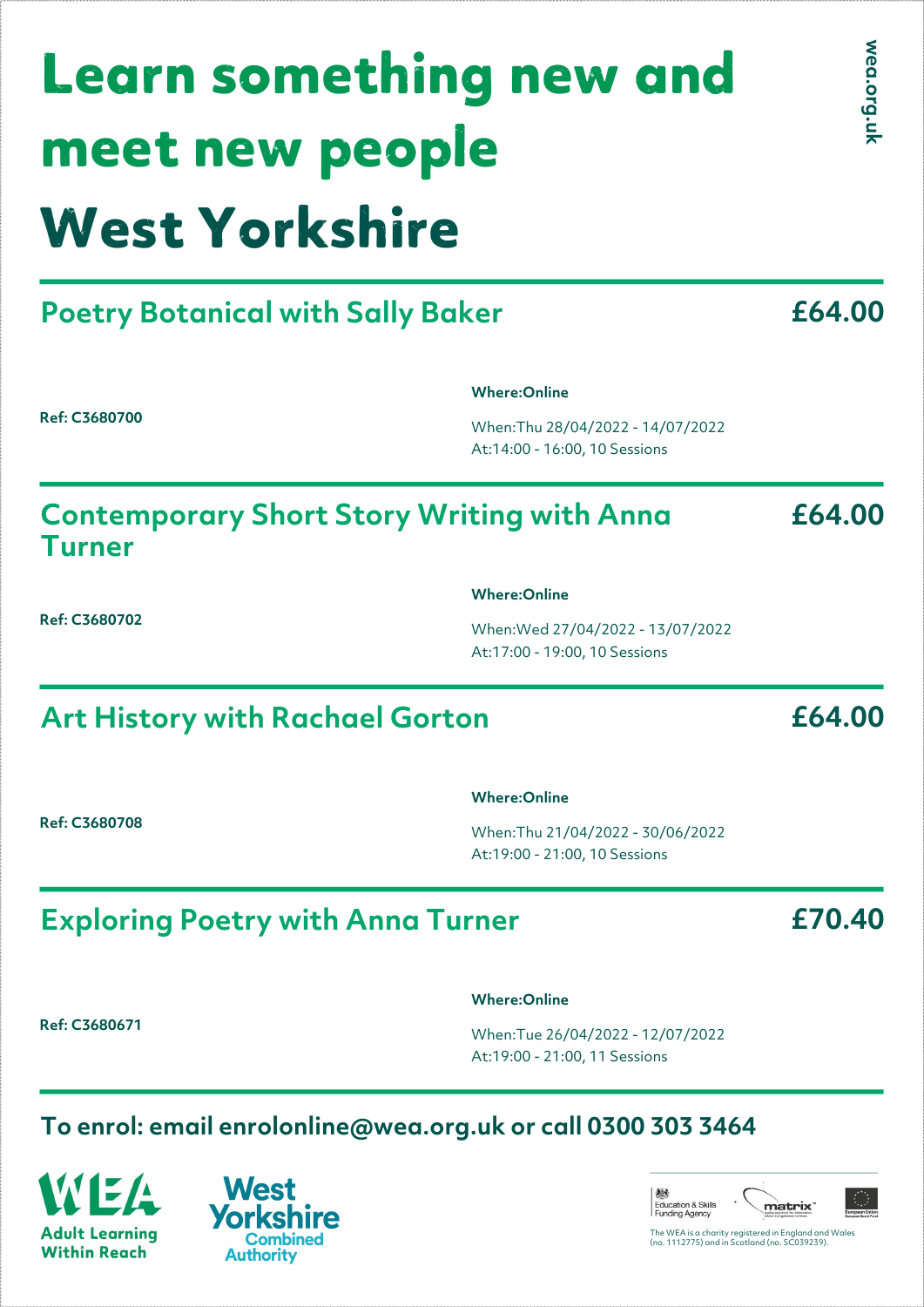| <b>COUFSE for you</b>                                                    |                                                                    | 듯      |
|--------------------------------------------------------------------------|--------------------------------------------------------------------|--------|
| <b>West Yorkshire</b>                                                    |                                                                    |        |
| <b>Latin For Pleasure (Intermediate) with Penelope</b><br><b>Fewster</b> |                                                                    | £64.00 |
| Ref: C3680674                                                            | <b>Where:Online</b>                                                |        |
|                                                                          | When:Fri 29/04/2022 - 08/07/2022<br>At:09:00 - 11:00, 10 Sessions  |        |
|                                                                          | <b>Guitar for Beginners &amp; Improvers with Jack Winn</b>         | £76.00 |
| Ref: C3680592                                                            | Where:Cardigan Centre (Leeds)                                      |        |
|                                                                          | When: Wed 20/04/2022 - 29/06/2022<br>At:18:00 - 20:00, 10 Sessions |        |
|                                                                          | Introduction to Music Production with Daniele De                   | FREE   |

**Lissandri**

**There's a WEA** 

Where:Cardigan Centre (Leeds)

When:Mon 25/04/2022 - 11/07/2022 At:18:30 - 20:30, 11 Sessions

#### **One-click Jewellery Making with Bushra Siddique £83.60**

**Ref: C3680597**

Where:Guardian House (Bradford)

When:Wed 27/04/2022 - 20/07/2022 At:10:00 - 12:00, 11 Sessions

#### **To enrol: email enrolonline@wea.org.uk or call 0300 303 3464**

**Adult Learning Within Reach** 





wea.org.

The WEA is a charity registered in England and Wales (no. 1112775) and in Scotland (no. SC039239).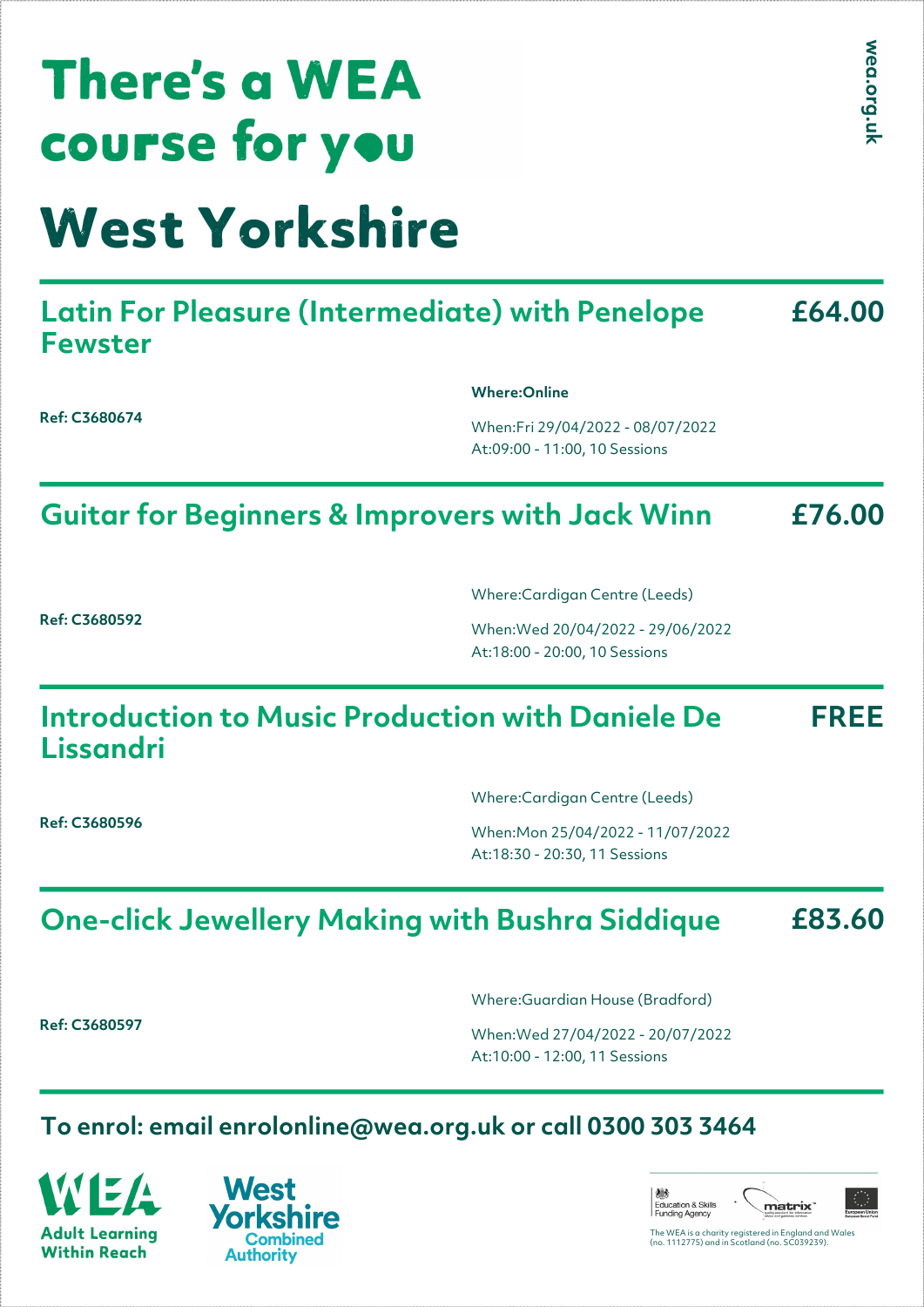| <b>There's a WEA</b> |
|----------------------|
| course for you       |
|                      |

## West Yorkshire

#### **One Click Creative Art and Design for Improvers with Nazeem Sadiq £83.60**

Where:Melville House (Bradford)

When:Thu 28/04/2022 - 14/07/2022 At:10:15 - 12:15, 11 Sessions

#### **One Click Creative Art and Design for Improvers with Nazmeen Sadiq £83.60**

**Ref: C3680602**

**Ref: C3680600**

Where:Melville House (Bradford)

When:Thu 28/04/2022 - 14/07/2022 At:12:30 - 14:30, 11 Sessions

## **Confidence in Crochet with Victoria Bould**

Where:St Mary's Community Centre (Pontefract)

When:Mon 25/04/2022 - 18/07/2022 At:13:00 - 15:00, 11 Sessions

## **Those Were the Days with Cynthia Augustine**

**£76.00**

**£83.60**

**Ref: C3680675**

**Ref: C3680602**

Where:Holt Park Active Centre (Leeds)

When:Mon 25/04/2022 - 11/07/2022 At:10:00 - 12:00, 10 Sessions

#### **To enrol: email enrolonline@wea.org.uk or call 0300 303 3464**

**Adult Learning Within Reach** 





The WEA is a charity registered in England and Wales (no. 1112775) and in Scotland (no. SC039239).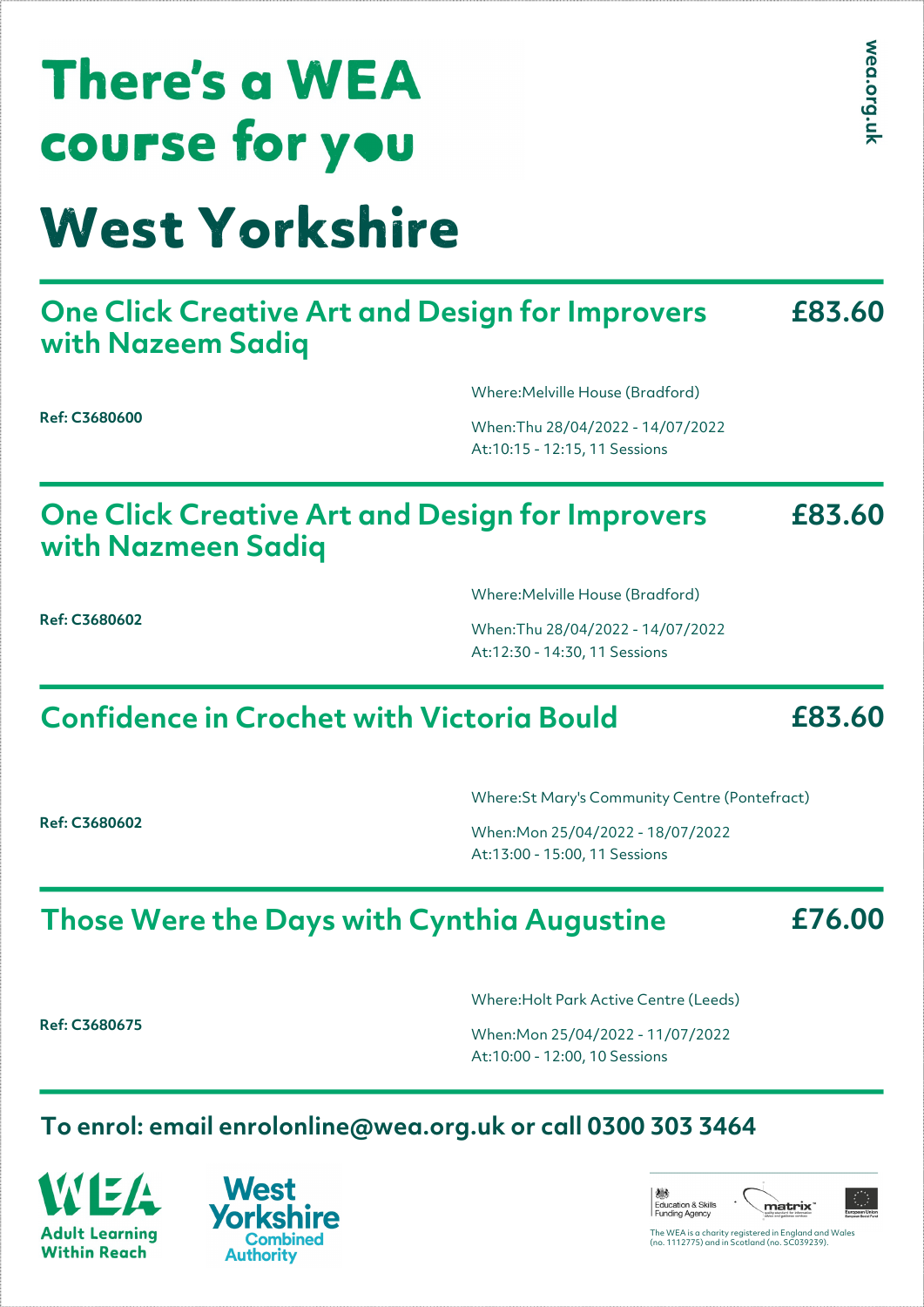## **There's a WEA COUFSE for you** West Yorkshire

#### **One-click Jewellery Making with Bushra Siddique £76.00**

**Ref: C3680678**

Where:Quaker Meeting House (Bradford)

When:Fri 13/05/2022 - 22/07/2022 At:10:00 - 12:00, 10 Sessions

#### **One-click Jewellery Making with Bushra Siddique £76.00**

**Ref: C3680679**

Where:Quaker Meeting House (Bradford)

When:Fri 13/05/2022 - 22/07/2022 At:13:00 - 15:00, 10 Sessions

## **Painting and Drawing with Rachael Gorton**

**Ref: C3680704**

Where:The Artworks (Halifax)

When:Thu 21/04/2022 - 30/06/2022 At:14:00 - 16:00, 10 Sessions

### **Creative Textiles with Rachael Gorton**

**Ref: C3680707**

Where:The Artworks (Halifax)

When:Thu 21/04/2022 - 30/06/2022 At:10:00 - 12:00, 10 Sessions

#### **To enrol: email enrolonline@wea.org.uk or call 0300 303 3464**

**Adult Learning Within Reach** 





**£76.00**

**£76.00**